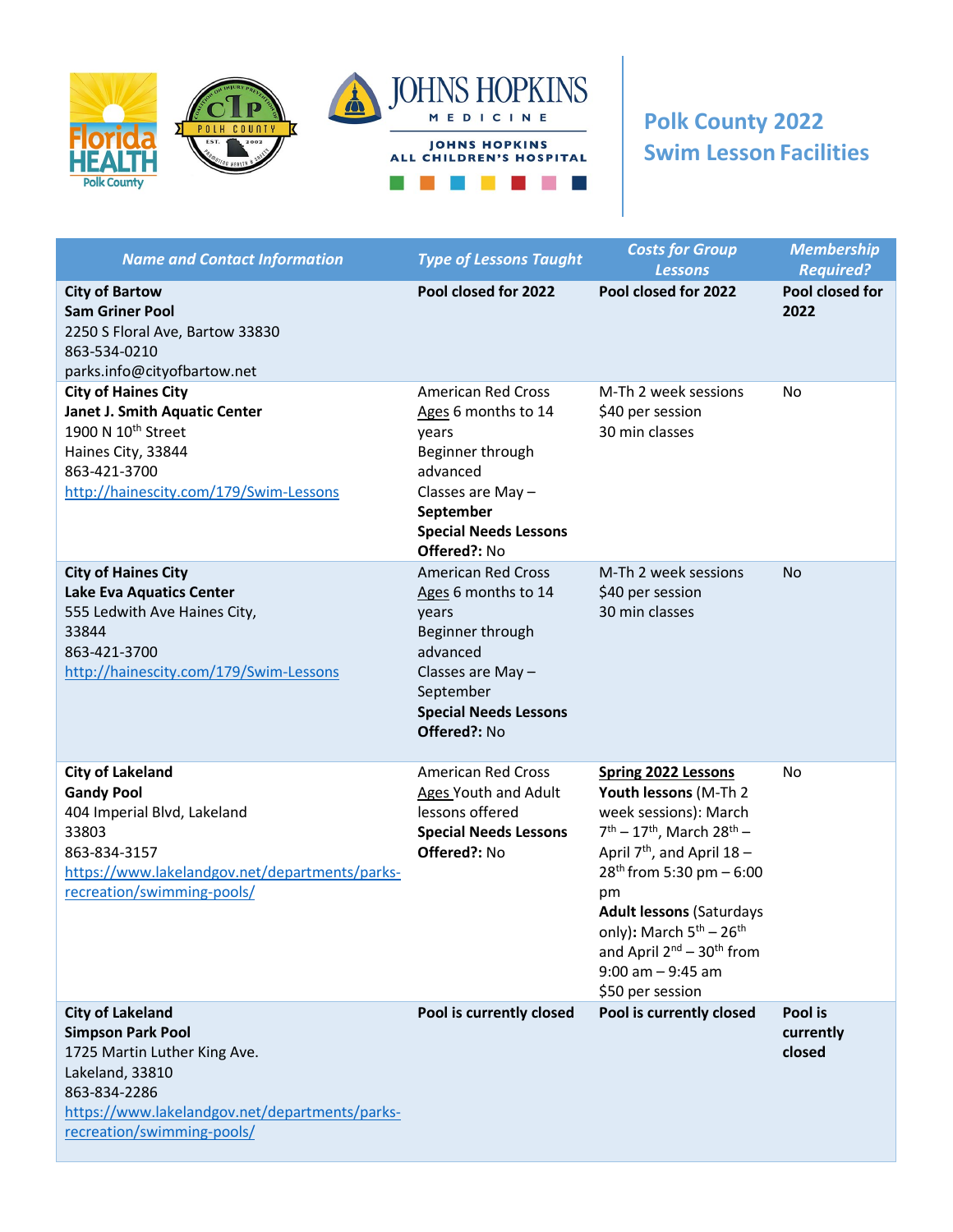| <b>City of Winter Haven</b><br><b>Rowdy Gaines Pool</b><br>210 Cypress Gardens Blvd,<br>Winter Haven 33880<br>863-291-5656<br>https://www.mywinterhaven.com/parks-and-<br>recreation/programs/aquatics/                                                       | <b>American Red Cross</b><br>Ages 6 months - Adult<br>Beginner through<br>advanced<br><b>Special Needs Lessons</b><br>Offered?: Yes                                                                                                                                                                                        | Morning and evening<br>sessions, M-F for 2<br>weeks<br>\$35 Resident of Winter<br>Haven<br>\$44 Non-resident of<br>Winter Haven                                                                                                                                                                                                                                                        | No                                                                                                    |
|---------------------------------------------------------------------------------------------------------------------------------------------------------------------------------------------------------------------------------------------------------------|----------------------------------------------------------------------------------------------------------------------------------------------------------------------------------------------------------------------------------------------------------------------------------------------------------------------------|----------------------------------------------------------------------------------------------------------------------------------------------------------------------------------------------------------------------------------------------------------------------------------------------------------------------------------------------------------------------------------------|-------------------------------------------------------------------------------------------------------|
| <b>City of Winter Haven</b><br><b>Winter Haven Rec and Cultural</b><br><b>Center (WHRCC)</b><br>801 Avenue T NE, Winter Haven<br>863-291-5675<br>https://www.mywinterhaven.com/parks-and-<br>recreation/facilities-parks/wh-recreational-<br>cultural-center/ | <b>American Red Cross</b><br>Levels 1-3<br>*Class levels are subject<br>to change based on<br>participants<br><b>Special Needs Lessons</b><br>Offered?: Yes                                                                                                                                                                | Morning sessions, M-F<br>for 2 weeks<br>\$35 Resident of Winter<br>Haven<br>\$44 Non-<br>$\bullet$<br>resident of<br><b>Winter Haven</b>                                                                                                                                                                                                                                               | No                                                                                                    |
| <b>Florida Southern College</b><br>111 Lake Hollingsworth Drive,<br>Lakeland 33801<br>863-680-5040<br>https://www.flsouthern.edu/campus-<br>offices/wellness/aquatics/summer-swim-<br>lessons.aspx                                                            | <b>Preschool Levels-</b><br>Designed for Ages 3-6<br>Levels 1&Up - Designed<br>for ages 6 & older<br>Please visit website for<br>full details of swim<br>levels.                                                                                                                                                           | Online registration will<br>begin April 11 <sup>th</sup> Please<br>visit website for full<br>details including session<br>times.<br><b>Session I</b><br>June $6^{th} - 10^{th}$ - \$100<br><b>Session II</b><br>June $13^{\text{th}} - 17^{\text{th}}$ - \$100<br><b>Session III</b><br>June $21^{st} - 24^{th} - $100$<br><b>Session IV</b><br>June $27^{th}$ – July $1^{st}$ - \$100 | No, but<br>registration<br>required.<br>Online<br>registration<br>begins on April<br>11 <sup>th</sup> |
| <b>Lakeland Family YMCA</b><br>3620 Cleveland Heights Blvd<br>Lakeland 33803<br>863-644-3528<br>https://www.ymcawcf.org/programs/aquatics-<br>swim/swim-lessons/aquatics-faq                                                                                  | YMCA Progressive Swim<br>Prog<br>Parent & Child (6<br>months $-3$ years)<br>Preschool (Ages 3 - 5<br>years)<br>Youth (Ages 5-12 Years)<br>Adult<br><b>Private Swim Lessons</b><br>Swim Team (Ages $5 - 18$<br>years)<br>Synchronized Swim<br>Team (Ages $6 - 18$<br>years)<br><b>Special Needs Lessons</b><br>Offered?: No | \$35/\$40 Member<br>(30 min lessons)<br>\$65/\$75 Non-member<br>45minute lessons)<br>4 weeks session<br>*Fee Assistance<br>Available!<br>Session dates<br>March $1st - 28th$<br>April $4^{th}$ – 30 <sup>th</sup><br>May $2nd - 28th$                                                                                                                                                  | No: not for<br>swim lessons<br>Yes: to<br>participate in<br><b>Swim Teams</b>                         |
| <b>Mermaid Mom Private Swim, LLC</b><br>863-513-9944<br>mermaidmom.swim@gmail.com<br>https://www.facebook.com/mermaidmom.swim/<br>(Under construction)                                                                                                        | Ages 6 months to Adult<br>1-on-1, semi-private,<br>and group lessons<br>available<br><b>Special Needs Lessons</b><br>Offered?: Yes                                                                                                                                                                                         | All packages are for 2-3<br>weekly sessions<br>1-on-1 lessons<br>6 lessons - \$350<br>12 lessons -<br>$\bullet$<br>\$660                                                                                                                                                                                                                                                               | Yes, a one time<br>\$30<br>membership<br>fee is required.<br>This fee covers<br>the entire            |